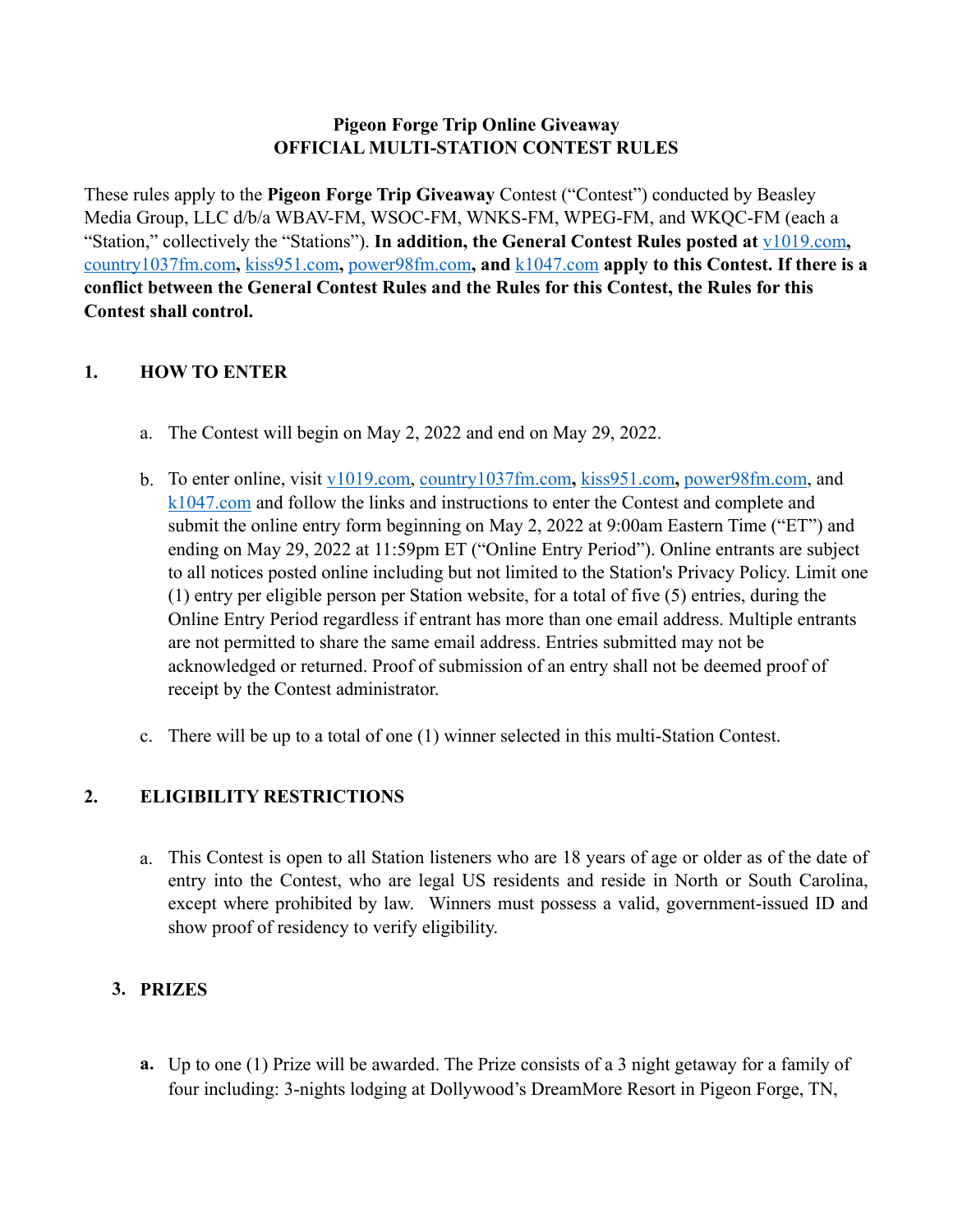four (4) two-day two-park passes to Dollywood Theme Park and Dollywood's Splash Country; four (4) passes for a guided Pink Adventure Tour into the Smoky Mountains, four (4) passes to a dinner show of the winner's choice (Stampede Pigeon Forge, Pirates Voyage Dinner & Show, or Hatfield & McCoy Dinner Feud. Trip package expires on September 30, 2022. Approximate Retail Value of the Prize is \$2,522.36.

### **TRANSPORTATION TO AND FROM PIGEON FORGE, TN IS NOT PROVIDED AS PART OF THE PRIZE. STATION IS NOT RESPONSIBLE FOR ANY COSTS INCURRED AS PART OF TRAVEL TO AND FROM PIGEON FORGE, TN.**

Actual value may vary and any difference between stated value and actual value will not be awarded. Certain travel restrictions may apply. All other costs not specifically stated herein, including but not limited to those of, taxes, meals, tips, hotel room service, laundry service, alcoholic beverages, merchandise, souvenirs, and local and long-distance telephone calls are the responsibility of the winner. If applicable, the winner may be required to present a valid credit card upon hotel check in to cover any incidental expenses incurred during the winner's stay. Winner and guest must abide by all airline, hotel, and venue policies. The winner and guest must sign all required releases prior to booking of any travel. If a prize-related event or travel is unable to take place as scheduled, for reasons such as cancellation, preemption, postponement or unavailability, including for weather, or for any reason beyond the control of the Station and prize provider, their sole responsibility to the winner will be to award the remaining available elements of the prize(s) and no substitution or compensation will be provided for the unawarded elements of the prize(s). No refund or compensation will be made in the event of the cancellation or delay of any prize-related event. If winner chooses to take the trip without a guest, s/he will be awarded the prize elements for one person only, and the remainder of the prize will be forfeited without compensation. Winner understands that there are inherent risks involved in travel and that these risks may be present before, during and after the trip. In addition, winner and guest(s) should be aware of and comply with government guidelines regarding travel restrictions and mandatory quarantines before, during and after the trip.

b. Prizes or prize certificates must be claimed at the office of the Stations located at 1520 South Blvd, Suite 300, Charlotte, NC 28203, Monday-Friday, during regular business hours. Prize or prize certificate must be claimed within thirty (30) days of winning. Failure to claim prize by the specified time will result in forfeiture of the prize. It is the winner's sole responsibility to claim the Prize or prize certificate within the timeline provided in these Official Rules.

# **4. SELECTION OF WINNERS**

a. Up to one (1) winner will be selected on Monday, April 11, 2022 at approximately 12pm ET in a Station-conducted random drawing from all combined eligible online entries received on all Station websites during the Online Entry Period.